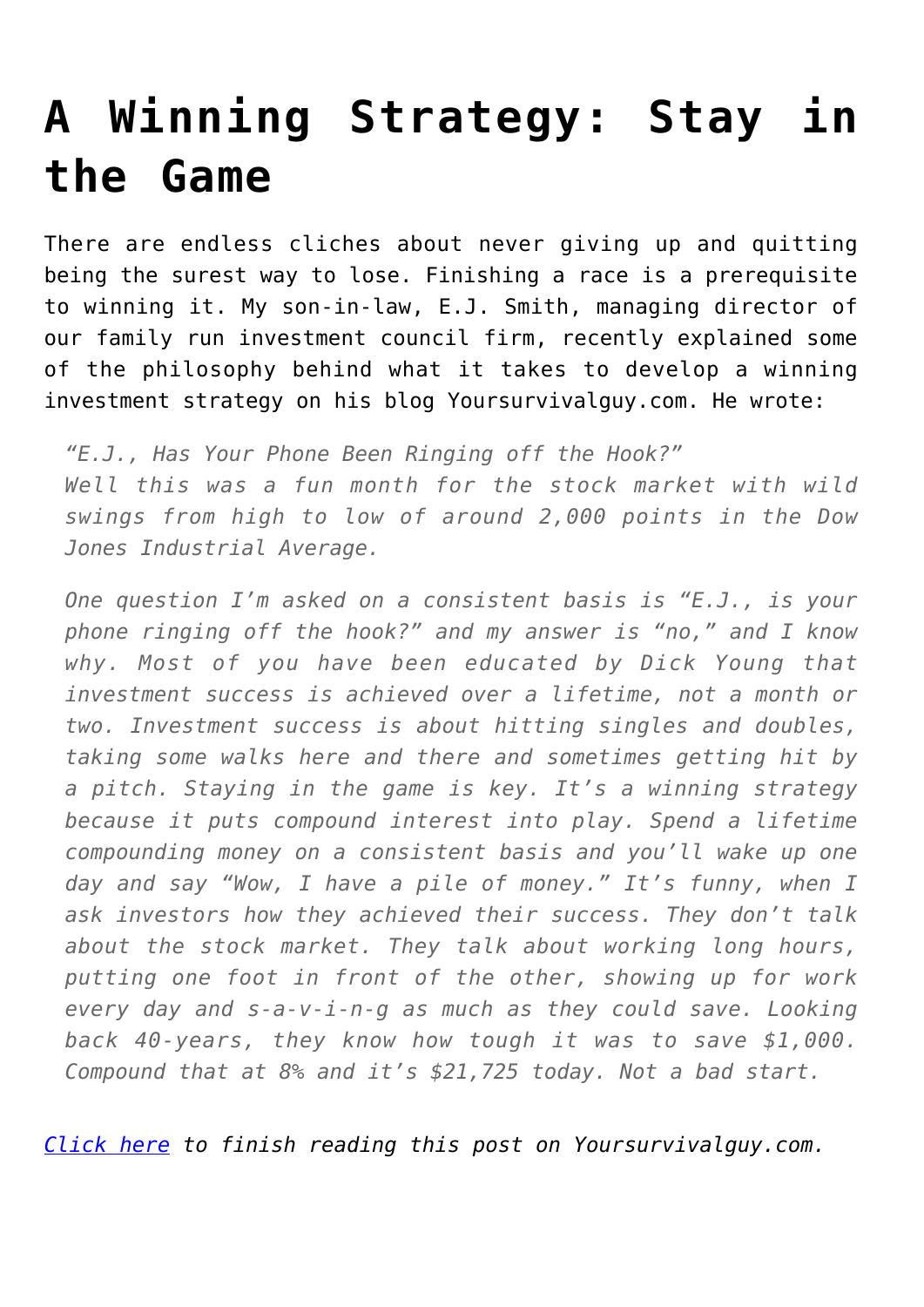# **[Quality Always Rises to the](https://www.youngsworldmoneyforecast.com/quality-always-rises-top/) [Top](https://www.youngsworldmoneyforecast.com/quality-always-rises-top/)**

Back in November of 1990 many investors were nervous about their portfolios. Iraq had invaded Kuwait and war seemed inevitable. That month, the UN Security Council passed Resolution 678. The resolution gave UN members the go-ahead to use force to remove Iraq's military from Kuwait if it remained there after January 15, 1991. It seemed only a matter of time before a big war would break out. Aerial bombardment of Iraqi positions began January 16.

Despite the fear that pervaded markets, I was very confident then in my investment portfolio, as I am today. I had built a portfolio conditioned to survive maximum distress. I was focused on the long-term prospects of my investments, not how they might be affected by transitory events. While expressing my focus on the long-term, I also explained my enthusiasm for investing in collectibles, specifically vinyl records. I wrote:

*I like to invest in collectibles, not just in stocks and bonds. What once was the biggest record store in New England, the Harvard Coop, today sells no records, not a single one. Within 12 to 24 months, you will be hard pressed to find a record in a store. Even the old specialty vendors are facing such a decline in sales that they will soon become extinct. Forget new records—few if any will be made. We are told that the digital technology of CDs is what we need, and at substantial price premiums to records.*

*Let me give you some important advice. Records will be back in style and with a rush as collectors and music aficionados*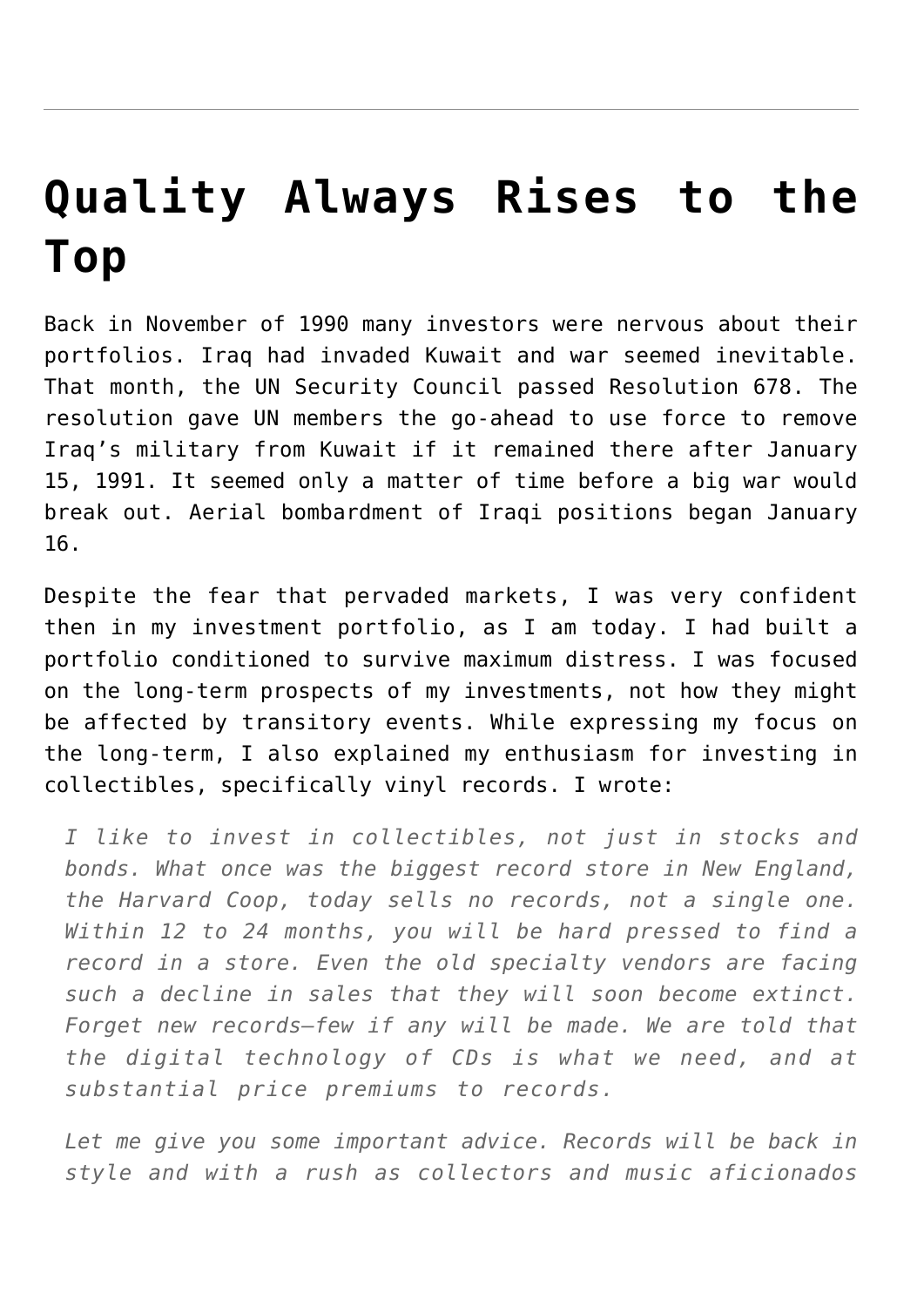*finally realize that they've been had just a little. Yes, digital technology offers a clarity of sound missing on records from the 1940s, 50s, 60s and 70s, but digital also delivers a sonic deficiency. Digital does not have the warmth of vinyl recordings. The sound records produce is warmer. I consider myself to be somewhat of an expert on the subject with nearly 1,000 albums, stacks of 45s, and over 400 CDs. I've made the test often, and I hear a warmth from records not available from CDs.*

*I buy jazz and group harmony R&B records from the 1950s, and they are now darn hard to find. All my classical and show-tune aficionados know what I mean. …*

#### *45 Records From the 50s Can Cost Hundreds of Dollars Each*

*The U.S population is aging, is retiring early, and has money. With time on their hands, the surge in retirees will make the nostalgia/collectibles market boom. The records you like will not be available readily and will not be reprinted in record format—and the chase will be on. I'm seeing prices on 45s from the 1950s soar. Try to buy a Wrens or Valentines 45. You'll pay hundreds of dollars per record, if you can find one. Jazz, rhythm and blues, classical, and show tunes will lead the way. If you have an interest in any of these four types of music and like to collect, think vinyl, because your old favorites are going to become as rare as a balanced budget—and mighty expensive to boot.*

Prescient, no? Baby Boomers and Millennials are today fulfilling my November 1990 prediction of a revival in vinyl records. Drawn in by a quality and warmth lacking in CDs and MP3s, Millennials have joined their Baby Boomer parents in fostering a vinyl resurgence. Quality has risen to the top.

My portfolio of high quality investments rose to the top during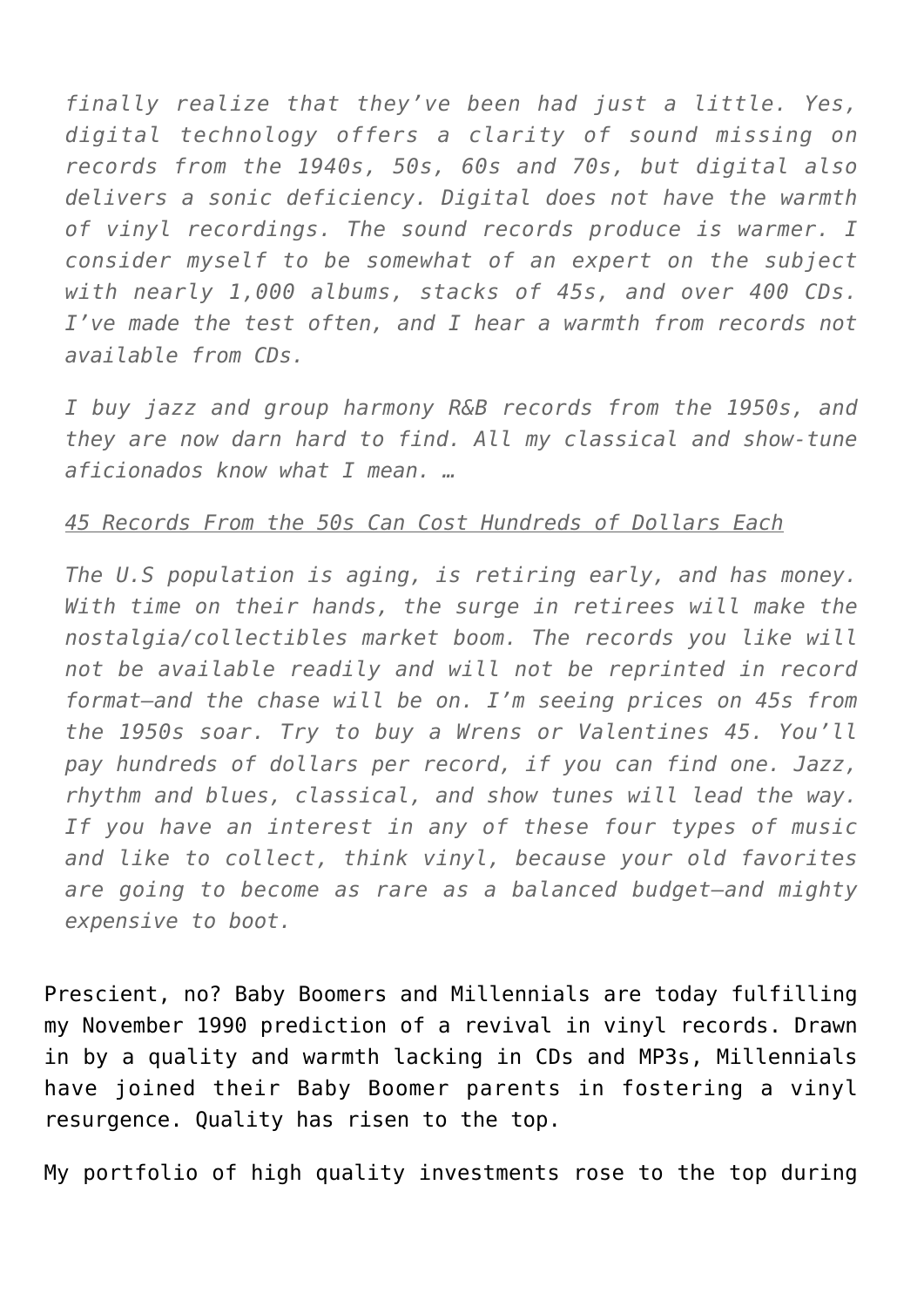the market jitters of the Gulf War. And when the dotcom bubble burst, it powered through again. As the Great Recession hit, my high-quality portfolio persisted, suffering much less than the average. And I suspect that my portfolio, still focused on interest paying fixed income and reliable dividend payers, will succeed once again in the face of any new market upheavals. Just as vinyl has outlasted the advent of digital music technologies, a strategy focused on low risk and consistent returns will outlast an artificial bull market powered by low interest rates.

I stick to my investment game plan, and employ the same strategy for clients of my investment advisory, [Richard C. Young & Co.,](https://www.younginvestments.com/) [Ltd](https://www.younginvestments.com/). The firm's President and CEO, my son Matt Young, discusses taking stock of your investment goals and sticking with them in his most recent monthly client letter [here](https://www.younginvestments.com/client-letter-january-2018/) (you can [sign up for](https://forms.aweber.com/form/33/1959187233.htm) [the letter here](https://forms.aweber.com/form/33/1959187233.htm) for free, even if you're not yet a client). I encourage you to read through Matt's letter and assess your own risk tolerance and game plan.

As for collectibles, my current focus is on Burgundy as an investment. You can read about my extensive research on the subject in these posts from Richardcyoung.com:

- **[Wine Investing—Burgundy or Bordeaux?](https://www.richardcyoung.com/lifestyle/food/wine-food/wine-investing-burgundy-bordeaux/)**
- **[On the Ground in Burgundy with Dick Young](https://www.richardcyoung.com/lifestyle/food/wine-food/ground-burgundy-dick-young/)**
- **[In Burgundy, It's 'Raze the House, Plant more Vines'](https://www.richardcyoung.com/lifestyle/food/wine-food/burgundy-raze-house-plant-vines/)**
- **[Blue Chip Burgundy Prices up 31%](https://www.richardcyoung.com/lifestyle/food/wine-food/blue-chip-burgundy-prices-31/)**
- **[Burgundy or Bordeaux?](https://www.richardcyoung.com/essential-news/burgundy-bordeaux-2/)**

# **[Your First Step Toward](https://www.youngsworldmoneyforecast.com/first-step-toward-investment-success/)**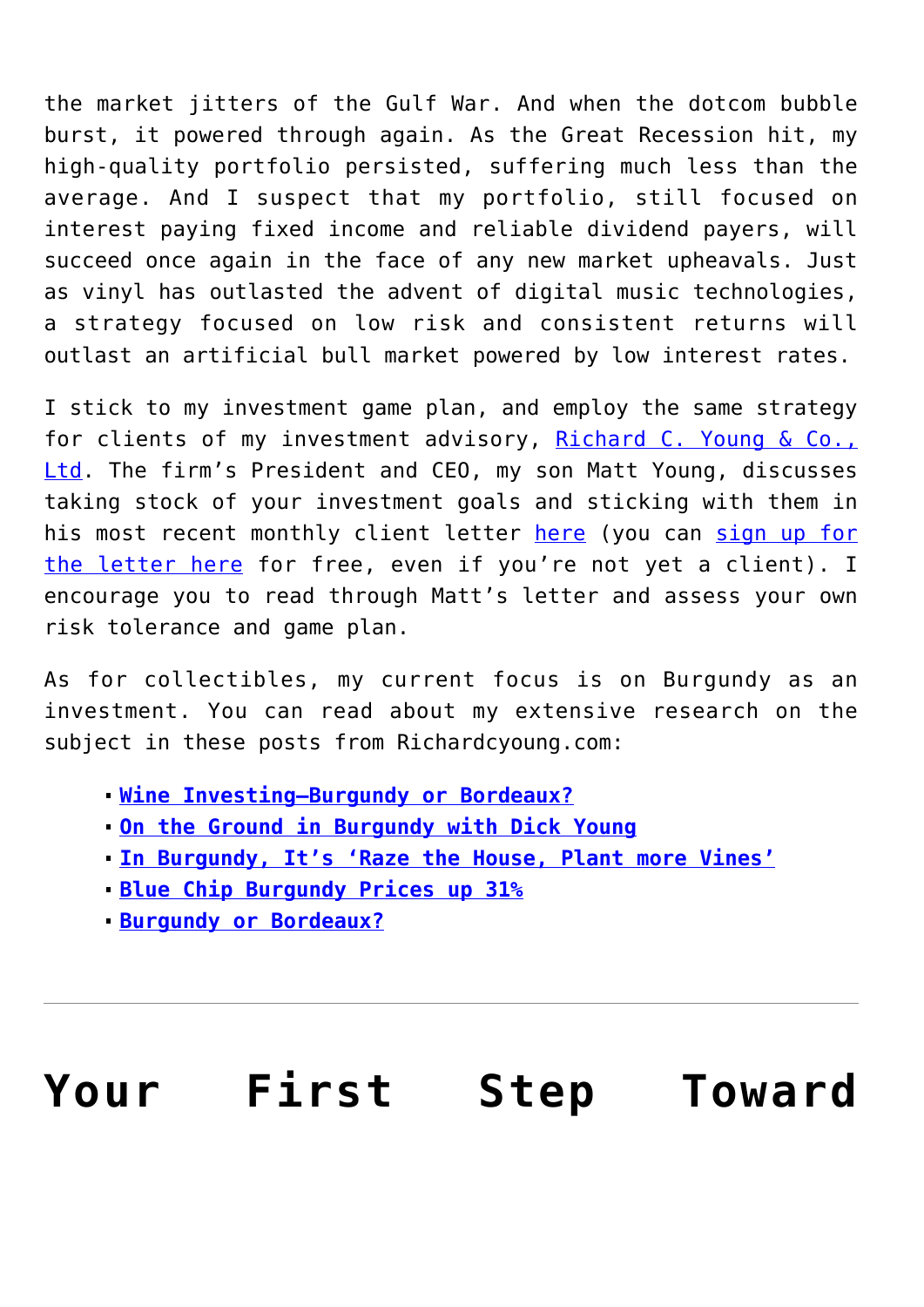# **[Investment Success](https://www.youngsworldmoneyforecast.com/first-step-toward-investment-success/)**

For over four decades, I have offered strategies and insights to help individual investors like you. My primary goal, whether in my monthly strategy reports, at investment seminars, or for current clients of [my money management firm,](https://www.younginvestments.com/) has been helping investors achieve long-term investment success.

What you buy, what you sell, what price you pay, and which strategies you pursue all matter for your investment success, but they aren't the most important steps in the process. Focusing first on what the "good buys" are is putting the horse before the cart.

What's your goal? First define what investment success means to you and your family. Next, determine how much risk you can or want to take in your portfolio to achieve that goal.

Does investment success mean doubling your money in five years, even if that requires a portfolio with neck-snapping volatility and nights awake in a cold sweat? Or are you like me—a more patient investor who is more interested in preserving wealth and letting the power of compounding work its magic over time?

Ask yourself how much risk you can take or want to take.

The success I want you to embrace comes from compounding and patience. I invest guided by the principles embraced through the decades by Benjamin Graham, Walter Schloss, and David Dreman.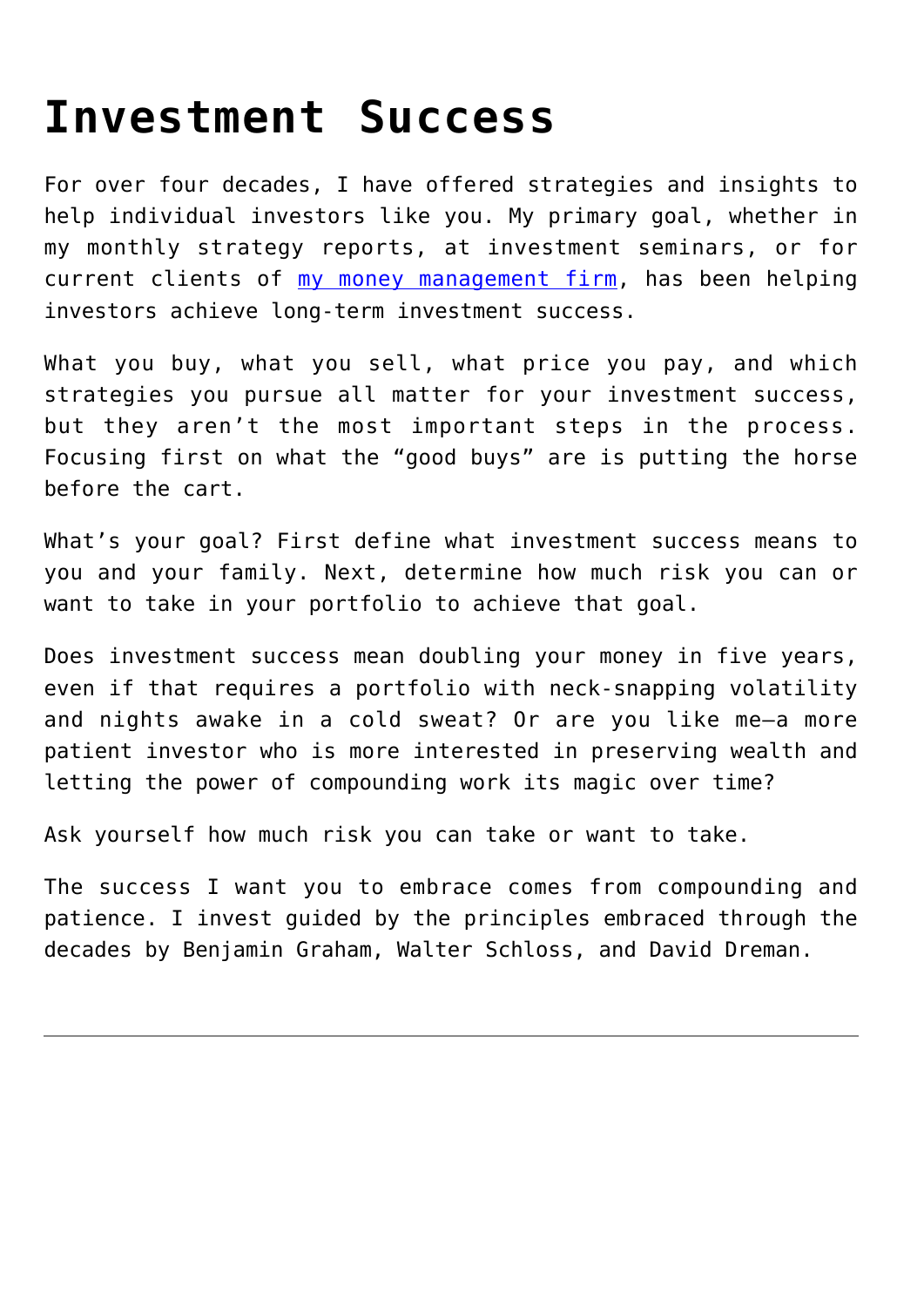# **[Dynamic Maximizers](https://www.youngsworldmoneyforecast.com/dynamic-maximizerssm-portfolio-closes-2017-6-1-return/)[SM](https://www.youngsworldmoneyforecast.com/dynamic-maximizerssm-portfolio-closes-2017-6-1-return/) [Portfolio](https://www.youngsworldmoneyforecast.com/dynamic-maximizerssm-portfolio-closes-2017-6-1-return/) [Closes 2017 with a 6.1% Return](https://www.youngsworldmoneyforecast.com/dynamic-maximizerssm-portfolio-closes-2017-6-1-return/)**

With one day trading left in 2017 my Dynamic Maximizers<sup>SM</sup> Portfolio is up a solid 6.1% on the year.

I introduced the Dynamic MaximizersSM portfolio to my *Intelligence Report* subscribers as a way to stay safe and dividend-centric during the next stock market collapse. The Dynamic Maximizers<sup>SM</sup> portfolio is ideal for retired investors as well as conservative IRAs and education programs.

My long-term total return goal for the Maxis is 3-9% per year with no down years and few double-digit up years. My median expected total return is thus 6%. Any 6% total return year I rate as a B. I expect mostly B and C years out of the Maxis portfolio, with zero F years and not many A years.

With a  $6.1$ % return for 2017, my Dynamic Maximizers<sup>SM</sup> portfolio gets a solid B.

The Maxis are an alternative fixed income option, NOT a stock market option. There should be no confusion here. With the Dynamic Maximizers<sup>SM</sup> portfolio, you get modest and consistent returns with much less volatility than an all-stock portfolio.

My own portfolio may be as much as 75% Maxis, but I rarely check as I rarely sell anything and nearly always buy names I have been following for decades.

I'm investing to compound and protect my principal. Decades ago I made all the money I need to keep me in local/organic food, ammo and French Burgundy for life. I live on two islands. My day to day cars are a 1988 Jeep and a 2004 Jeep that I bought sight unseen. I will never draw one dollar of capital from my snoozer investment account, so chasing returns holds zero interest for me. Once the subject of investing goes beyond interest, dividends and compounding, I lose focus fast.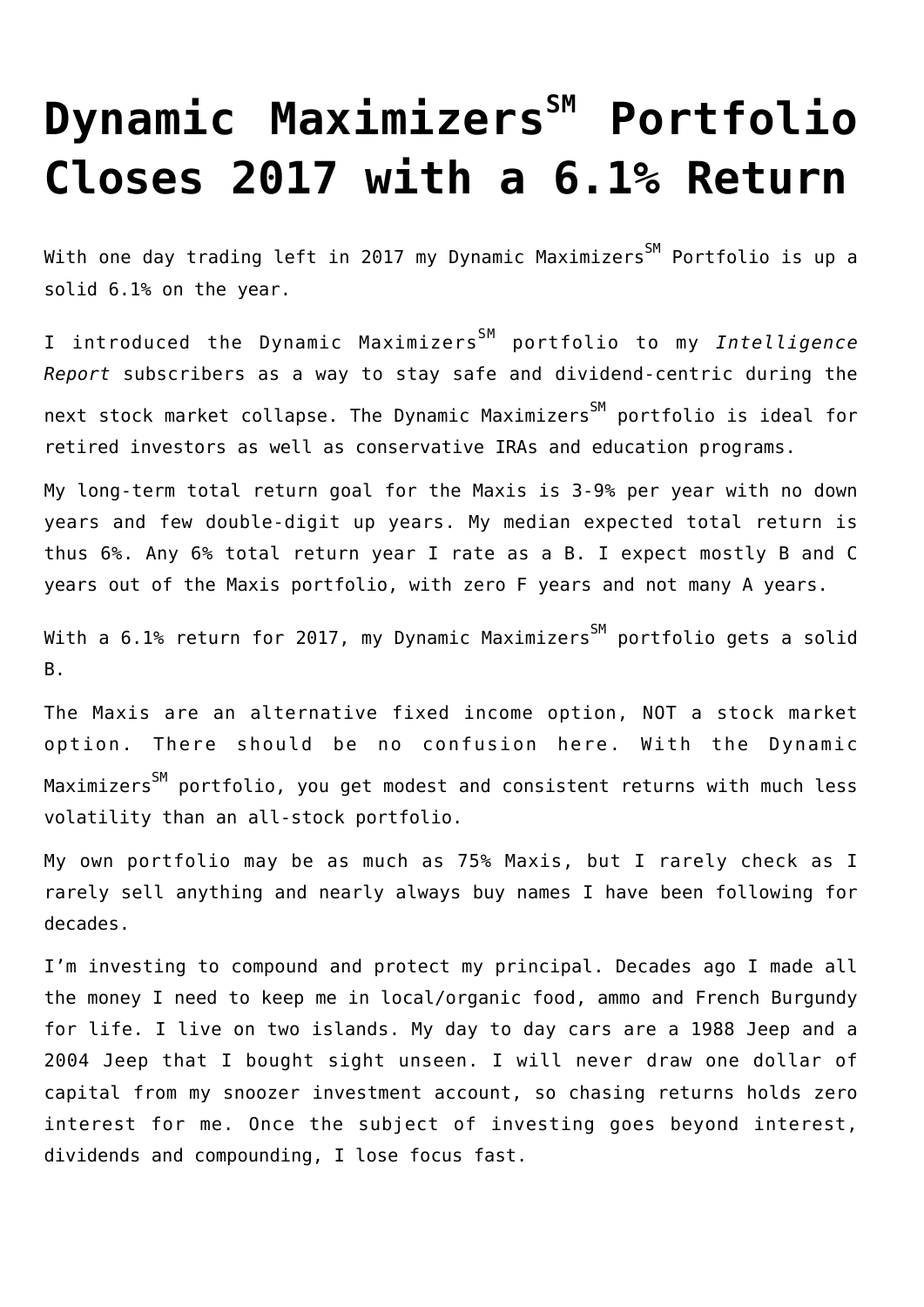

# **[Dick Young's Research Key:](https://www.youngsworldmoneyforecast.com/breaking-news-richard-c-young/) [Anecdotal Evidence Gathering](https://www.youngsworldmoneyforecast.com/breaking-news-richard-c-young/)**

*Originally posted September 5, 2017.*

After a nearly 40-year sabbatical, I am pleased to announce that a newly reconfigured *Young's World Money Forecast* is set for its revival. Investors will have a cutting-edge, unique global investment tool that they can draw upon daily.

If your life savings, your business pension fund, or your company IRA program is based on the historical research, writing and advice from Dick Young, you will be off and running with *Young's World Money Forecast* (YWMF) back on your side.

YWMF is aimed at investors like you who hold dividends,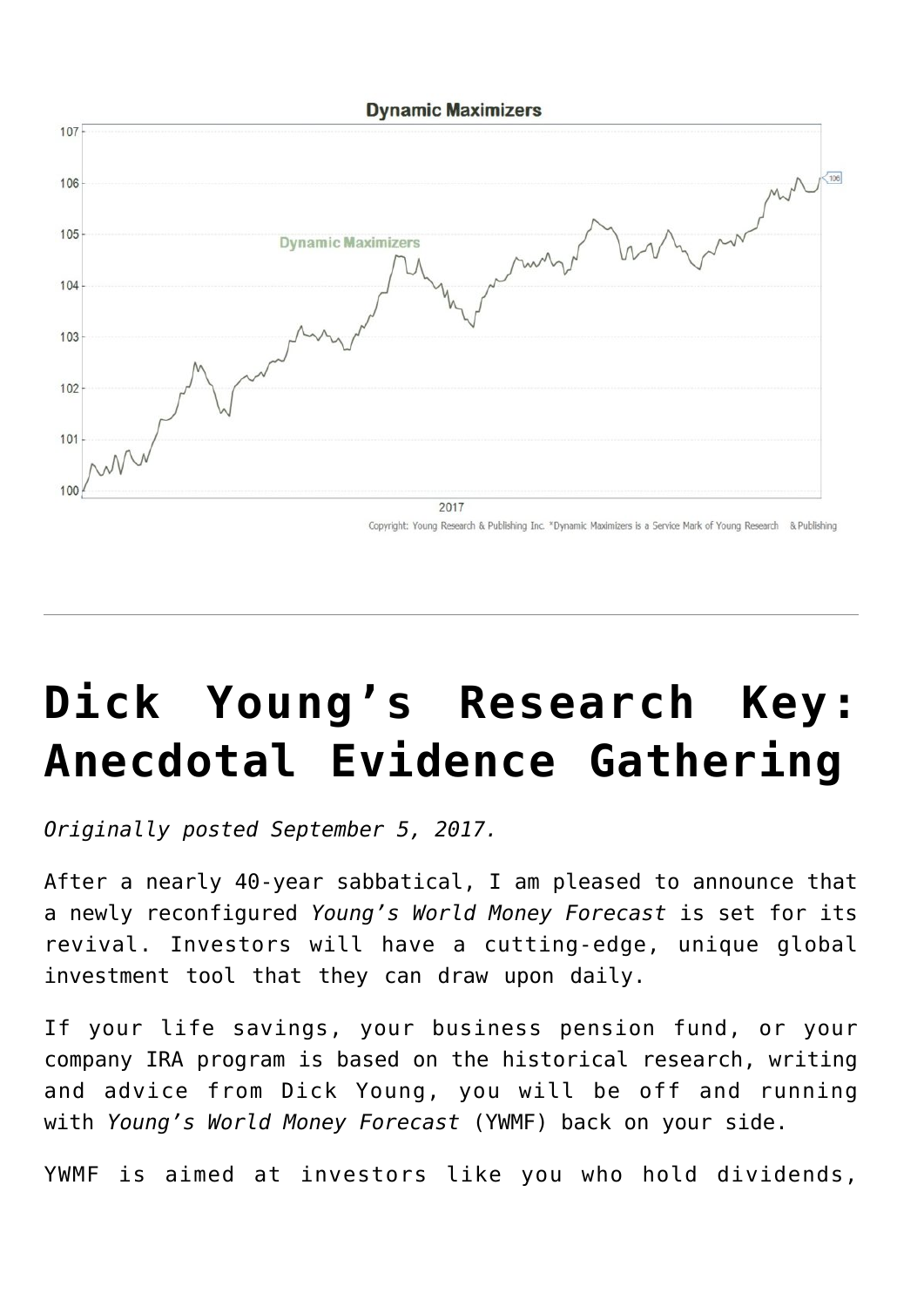interest, and compounding front and center in the investing process. I will continue to be on your side as I have been for so many international and domestic investors since my initial YWMF days in 1978. I want you to feel like you are part of an exclusive investment club.

My research and writing for the past 50 years has been built on the twin powerhouse, high-octane engine of inference reading and boots-on-the-ground anecdotal evidence gathering. In 1992, when Debbie and I bought our first legendary Big Twin Harley Davidsons, much of my anecdotal evidence gathering was conducted on two wheels. After 120,000+ miles and more than 25 years on the roadways and byways of North America, we have put the kickstands down on our Harleys for the last time. (They will be auctioned off sometime this fall for a charity event that supports Wounded Warriors.)

Since 2010, Debbie and I have moved much of our anecdotal evidence gathering to Europe, centering on twice-annual research trips in Paris. We just returned from a two-week sweep through France, the Baltics, Scandinavia, and St. Petersburg, Russia. Talk about a shocker of a trip, which I'll get into in my upcoming e-missives. It ain't what you read.

To receive an instant announcement of the eagerly awaited return of Young's World Money Forecast, [sign up here.](https://forms.aweber.com/form/48/1632328448.htm) And, of course, you are under no obligation or risk. We do not release our roster of names of club members to anyone—ever. After all, that's the advantage of a private investment club—integrity and privacy.

Membership in Dick Young's unique club for serious international investors will cost nothing—not today or ever. Why is that? Because there's nothing I love more than researching and analyzing for our investment management company on the ramifications global affairs and politics have on safe, sensible investing. What I hate more than anything is the hype, unethical